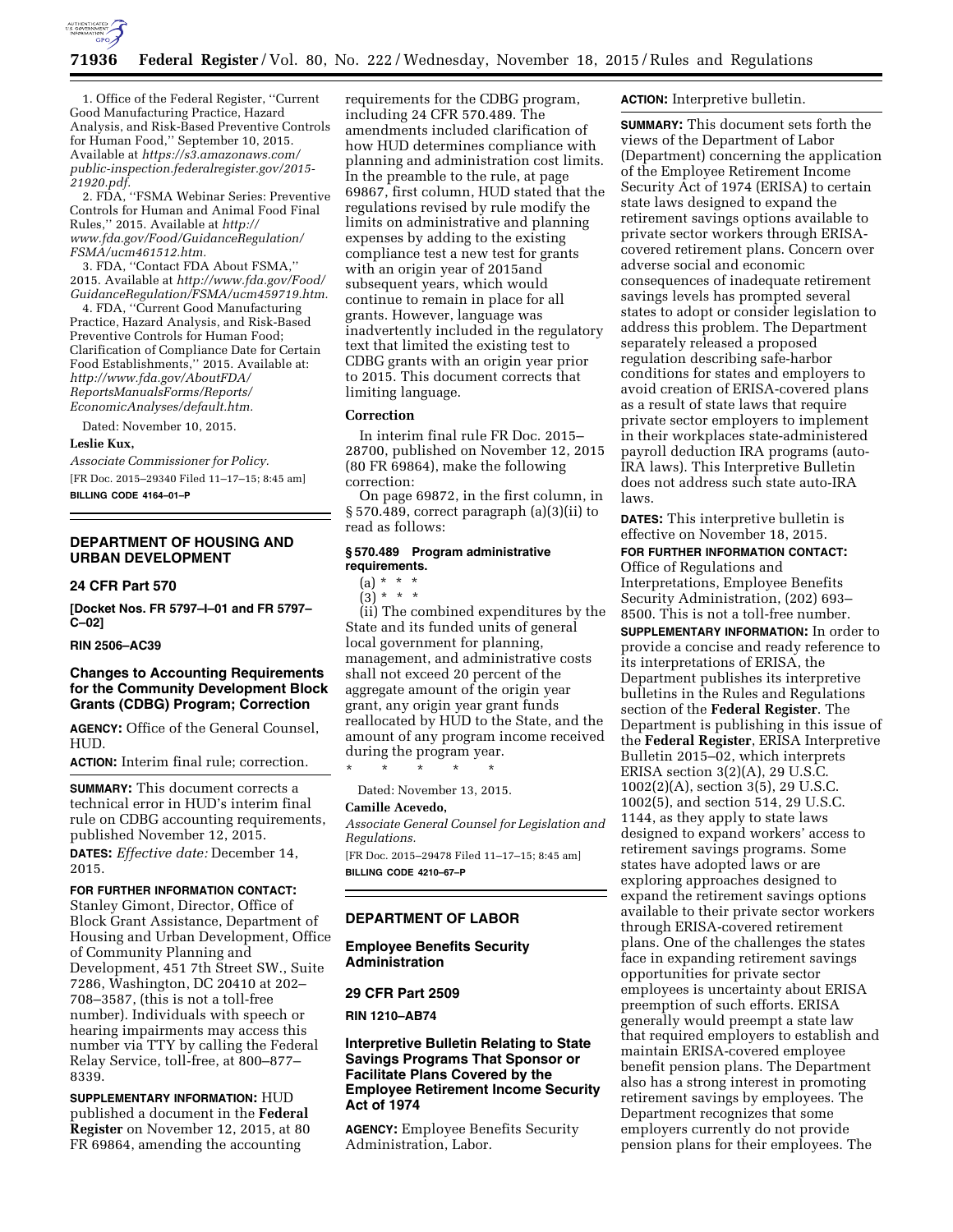Department believes that it is important that employees of such employers be encouraged to save for retirement, and it is in the interest of the public that employers be encouraged to provide opportunities for their employee retirement savings. The Department therefore believes that states, employers, other plan sponsors, workers, and other stakeholders would benefit from guidance on the application of ERISA to these state initiatives.

### **List of Subjects in 29 CFR Part 2509**

Employee benefit plans, Pensions.

For the reasons set forth in the preamble, the Department is amending Subchapter A, Part 2509 of Title 29 of the Code of Federal Regulations as follows:

**Subchapter A—General** 

### **PART 2509—INTERPRETIVE BULLETINS RELATING TO THE EMPLOYEE RETIREMENT INCOME SECURITY ACT OF 1974**

■ 1. The authority citation for part 2509 continues to read as follows:

**Authority:** 29 U.S.C. 1135. Secretary of Labor's Order No. 1–2011, 77 FR 1088 (Jan. 9, 2012). Sections 2509.75–10 and 2509.75– 2 issued under 29 U.S.C. 1052, 1053, 1054. Sec. 2509.75–5 also issued under 29 U.S.C. 1002. Sec. 2509.95–1 also issued under sec. 625, Public Law 109–280, 120 Stat. 780.

■ 2. Add § 2509.2015–02 to read as follows:

### **§ 2509.2015–02 Interpretive bulletin relating to state savings programs that sponsor or facilitate plans covered by the Employee Retirement Income Security Act of 1974.**

(a) *Scope.* This document sets forth the views of the Department of Labor (Department) concerning the application of the Employee Retirement Income Security Act of 1974 (ERISA) to certain state laws designed to expand the retirement savings options available to private sector workers through ERISAcovered retirement plans. Concern over adverse social and economic consequences of inadequate retirement savings levels has prompted several states to adopt or consider legislation to address this problem.1 An impediment

to state adoption of such measures is uncertainty about the effect of ERISA's broad preemption of state laws that ''relate to'' private sector employee benefit plans. In the Department's view, ERISA preemption principles leave room for states to sponsor or facilitate ERISA-based retirement savings options for private sector employees, provided employers participate voluntarily and ERISA's requirements, liability provisions, and remedies fully apply to the state programs.

(b) *In General.* There are advantages to utilizing an ERISA plan approach. Employers as well as employees can make contributions to ERISA plans, contribution limits are higher than for other state approaches that involve individual retirement plans (IRAs) that are not intended to be ERISA-covered plans,2 and ERISA plan accounts have stronger protection from creditors. Tax credits may also allow small employers to offset part of the costs of starting certain types of retirement plans.3 Utilizing ERISA plans also provides a well-established uniform regulatory structure with important consumer protections, including fiduciary obligations, automatic enrollment rules, recordkeeping and disclosure requirements, legal accountability provisions, and spousal protections.

The Department is not aware of judicial decisions or other ERISA guidance directly addressing the application of ERISA to state programs that facilitate or sponsor ERISA plans, and, therefore, believes that the states, employers, other plan sponsors, workers, and other stakeholders would benefit from guidance setting forth the

general views of the Department on the application of ERISA to these state initiatives. The application of ERISA in an individual case would present novel preemption questions and, if decided by a court, would turn on the particular features of the state-sponsored program at issue, but, as discussed below, the Department believes that neither ERISA section 514 specifically, nor federal preemption generally, are insurmountable obstacles to all state programs that promote retirement saving among private sector workers through the use of ERISA-covered plans.

#### **Marketplace Approach**

One state approach is reflected in the 2015 Washington State Small Business Retirement Savings Marketplace Act.4 This law requires the state to contract with a private sector entity to establish a program that connects eligible employers with qualifying savings plans available in the private sector market. Only products that the state determines are suited to small employers, provide good quality, and charge low fees would be included in the state's ''marketplace.'' Washington State employers would be free to use the marketplace or not and would not be required to establish any savings plans for their employees. Washington would merely set standards for arrangements marketed through the marketplace. The marketplace arrangement would not itself be an ERISA-covered plan, and the arrangements available to employers through the marketplace could include ERISA-covered plans and other non-ERISA savings arrangements. The state would not itself establish or sponsor any savings arrangement. Rather, the employer using the state marketplace would establish the savings arrangement, whether it is an ERISAcovered employee pension benefit plan or a non-ERISA savings program. ERISA's reporting and disclosure requirements, protective standards and remedies would apply to the ERISA plans established by employers using the marketplace. On the other hand, if the plan or arrangement is of a type that would otherwise be exempt from ERISA (such as a payroll deduction IRA arrangement that satisfies the conditions of the existing safe harbor at 29 CFR  $2510.3-2(d)$ , the state's involvement as organizer or facilitator of the marketplace would not by itself cause that arrangement to be covered by ERISA. Similarly, if, as in Washington State, a marketplace includes a type of

<sup>1</sup>For information on the problem of inadequate retirement savings, *see* the May 2015 Report of the United States Government Accountability Office (GAO), RETIREMENT SECURITY—Most Households Approaching Retirement Have Low Savings (GAO Report–15–419) (available at *<www.gao.gov/assets/680/670153.pdf>*). *Also see*  GAO's September 2015 Report–15–566, RETIREMENT SECURITY—Federal Action Could Help State Efforts to Expand Private Sector Coverage (available at *[www.gao.gov/assets/680/](http://www.gao.gov/assets/680/672419.pdf) [672419.pdf](http://www.gao.gov/assets/680/672419.pdf)*).

<sup>2</sup>Some states are developing programs to encourage employees to establish tax-favored IRAs funded by payroll deductions rather than encouraging employers to adopt ERISA plans. Oregon, Illinois, and California, for example, have adopted laws along these lines. Oregon 2015 Session Laws, Ch. 557 (H.B. 2960) (June 2015); Illinois Secure Choice Savings Program Act, 2014 Ill. Legis. Serv. P.A. 98–1150 (S.B. 2758) (West); California Secure Choice Retirement Savings Act, 2012 Cal. Legis. Serv. Ch. 734 (S.B. 1234) (West). These IRA-based initiatives generally require specified employers to deduct amounts from their employees' paychecks, unless the employee affirmatively elects not to participate, in order that those amounts may be remitted to stateadministered IRAs for the employees. The Department is addressing these state ''payroll deduction IRA'' initiatives separately through a proposed regulation that describes safe-harbor conditions for employers to avoid creation of ERISA-covered plans when they comply with state laws that require payroll deduction IRA programs. This Interpretive Bulletin does not address those laws.

<sup>3</sup>For more information, *see Choosing a Retirement Solution for Your Small Business,* a joint project of the U.S. Department of Labor's Employee Benefits Security Administration (EBSA) and the Internal Revenue Service. Available at *[www.irs.gov/pub/irs-pdf/p3998.pdf.](http://www.irs.gov/pub/irs-pdf/p3998.pdf)* 

<sup>4</sup> 2015 Wash. Sess. Laws chap. 296 (SB 5826) (available at *[http://app.leg.wa.gov/billinfo/](http://app.leg.wa.gov/billinfo/summary.aspx?bill=5826&year=2015) [summary.aspx?bill=5826&year=2015](http://app.leg.wa.gov/billinfo/summary.aspx?bill=5826&year=2015)*).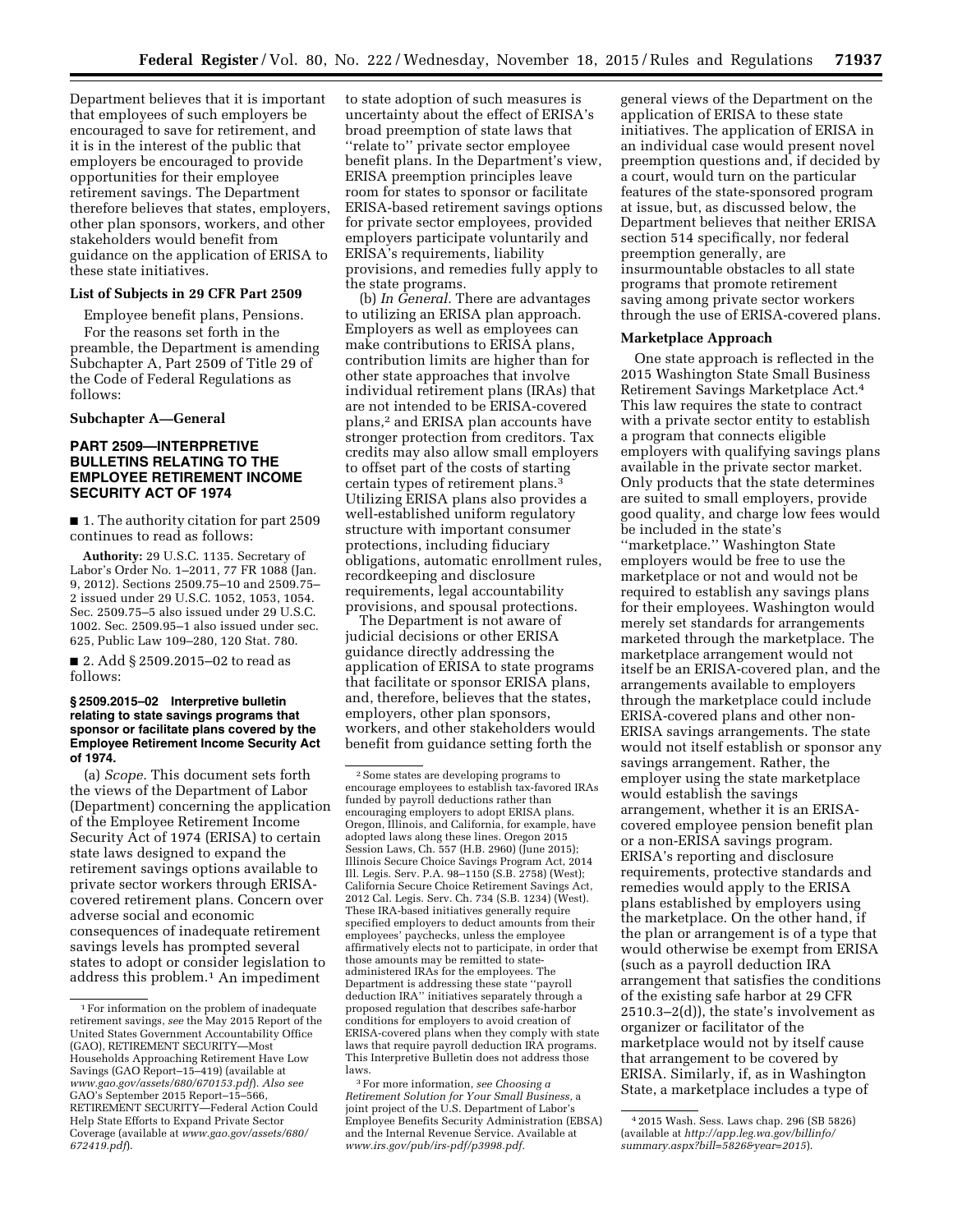plan that is subject to special rules under ERISA, such as the SIMPLE–IRA under section 101(h) of ERISA, the state's involvement as organizer or facilitator of the marketplace would not by itself affect the application of the special rules.

# **Prototype Plan Approach**

Another potential approach is a state sponsored ''prototype plan.'' At least one state, Massachusetts, has enacted a law to allow nonprofit organizations with fewer than 20 employees to adopt a contributory retirement plan developed and administered by the state.5 Banks, insurance companies and other regulated financial institutions commonly market prototype plans to employers as simple means for them to establish and administer employee pension benefit plans.6 The financial institutions develop standard form 401(k) or other tax-favored retirement plans (such as SIMPLE–IRA plans) and secure IRS approval. Typically, employers may choose features such as contribution rates to meet their specific needs. Each employer that adopts the prototype sponsors an ERISA plan for its employees. The individual employers would assume the same fiduciary obligations associated with sponsorship of any ERISA-covered plans. For example, the prototype plan documents often specify that the employer is the plan's ''named fiduciary'' and ''plan administrator'' responsible for complying with ERISA, but they may allow the employer to delegate these responsibilities to others. The plan documents for a stateadministered prototype plan could designate the state or a state designee to perform these functions. Thus, the state or a designated third-party could assume responsibility for most

administrative and asset management functions of an employer's prototype plan. The state could also designate low-cost investment options and a thirdparty administrative service provider for its prototype plans.

### **Multiple Employer Plan (MEP) Approach**

A third approach, (referenced, for example, in the ''Report of the Governor's Task Force to Ensure Retirement Security for All Marylanders"),7 involves a state establishing and obtaining IRS tax qualification for a ''multiple employer'' 401(k)-type plan, defined benefit plan, or other tax-favored retirement savings program. The Department anticipates that such an approach would generally involve permitting employers that meet specified eligibility criteria to join the state multiple employer plan. The plan documents would provide that the plan is subject to Title I of ERISA and is intended to comply with Internal Revenue Code tax qualification requirements. The plan would have a separate trust holding contributions made by the participating employers, the employer's employees, or both. The state, or a designated governmental agency or instrumentality, would be the plan sponsor under ERISA section 3(16)(B) and the named fiduciary and plan administrator responsible (either directly or through one or more contract agents, which could be private-sector providers) for administering the plan, selecting service providers, communicating with employees, paying benefits, and providing other plan services. A state could take advantage of economies of scale to lower administrative and other costs.

As a state-sponsored multiple employer plan (''state MEP''), this type of arrangement could also reduce overall administrative costs for participating employers in large part because the Department would consider this arrangement as a single ERISA plan. Consequently, only a single Form 5500 Annual Return/Report would be filed for the whole arrangement. In order to participate in the plan, employers simply would be required to execute a participation agreement. Under a state MEP, each employer that chose to participate would not be considered to have established its own ERISA plan, and the state could design its defined contribution MEP so that the participating employers could have

limited fiduciary responsibilities (the duty to prudently select the arrangement and to monitor its operation would continue to apply). The continuing involvement by participating employers in the ongoing operation and administration of a 401(k)-type individual account MEP, however, generally could be limited to enrolling employees in the state plan and forwarding voluntary employee and employer contributions to the plan. When an employer joins a carefully structured MEP, the employer is not the ''sponsor'' of the plan under ERISA, and also would not act as a plan administrator or named fiduciary. Those fiduciary roles, and attendant fiduciary responsibilities, would be assigned to other parties responsible for administration and management of the state MEP.8 Adoption of a defined benefit plan structure would involve additional funding and other employer obligations.9

For a person (other than an employee organization) to sponsor an employee benefit plan under Title I of ERISA, such person must either act directly as the employer of the covered employees or ''indirectly in the interest of an employer'' in relation to a plan.10 ERISA sections 3(2), 3(5). A person will be considered to act ''indirectly in the interest of an employer, in relation to a plan,'' if such person is tied to the contributing employers or their employees by genuine economic or representational interests unrelated to the provision of benefits.11 In the

9State laws authorizing defined benefit plans for private sector employers (as prototypes or as multiple employer plans) might create plans covered by Title IV of ERISA and subject to the jurisdiction of the Pension Benefit Guaranty Corporation (PBGC). Subject to some exceptions, the PBGC protects the retirement incomes of workers in private-sector defined benefit pension plans. A defined benefit plan provides a specified monthly benefit at retirement, often based on a combination of salary and years of service. PBGC was created by ERISA to encourage the continuation and maintenance of private-sector defined benefit pension plans, provide timely and uninterrupted payment of pension benefits, and keep pension insurance premiums at a minimum. More information is available on the PBGC's Web site at *[www.pbgc.gov.](http://www.pbgc.gov)* 

10 Different rules may apply under the Internal Revenue Code for purposes of determining the plan sponsor of a tax-qualified retirement plan.

11*See, e.g.,* Advisory Opinion 2012–04A. *See also MDPhysicians & Associates, Inc.* v. *State Bd. Ins.,*  957 F.2d 178,185 (5th Cir.), *cert. denied,* 506 U.S. 861 (1992) (''the entity that maintains the plan and the individuals that benefit from the plan [must be]

<sup>5</sup>The retirement plan will be overseen by the Massachusetts State Treasurer's Office. Mass. Gen. Laws ch.29, § 64E (2012). In June 2014, the Massachusetts Treasurer's Office announced that the IRS had issued a favorable ruling on the proposal, but noted that additional approval from the IRS is still needed (*see* 

*[www.massnonprofitnet.org/blog/](www.massnonprofitnet.org/blog/nonprofitretirement/) [nonprofitretirement/](www.massnonprofitnet.org/blog/nonprofitretirement/)*). *See also* GAO's Report 2015 Report–15–566, RETIREMENT SECURITY—Federal Action Could Help State Efforts to Expand Private Sector Coverage, which included the following statement at footnote 93 regarding the Massachusetts program: ''The Massachusetts official told us that each participating employer would be considered to have created its own plan, characterizing the state's effort as development of a volume submitter 401(k) plan, which is a type of employee benefit plan that is typically pre-approved by the Internal Revenue Service.'' (GAO report is available at *[www.gao.gov/assets/680/](http://www.gao.gov/assets/680/672419.pdf) [672419.pdf](http://www.gao.gov/assets/680/672419.pdf)*).

<sup>6</sup>*See* IRS Online Publication, *Types of Pre-Approved Retirement Plans* at *[www.irs.gov/](http://www.irs.gov/Retirement-Plans/Types-of-Pre-Approved-Retirement-Plans) [Retirement-Plans/Types-of-Pre-Approved-](http://www.irs.gov/Retirement-Plans/Types-of-Pre-Approved-Retirement-Plans)[Retirement-Plans.](http://www.irs.gov/Retirement-Plans/Types-of-Pre-Approved-Retirement-Plans)* 

<sup>7</sup> Governor's Task Force to Ensure Retirement Security for All Marylanders, *1,000,000 of Our Neighbors at Risk: Improving Retirement Security for Marylanders* (February 2015) (available at *[www.dllr.state.md.us/retsecurity/](http://www.dllr.state.md.us/retsecurity/)*).

<sup>8</sup>A state developing a state sponsored MEP could submit an advisory opinion request to the Department under ERISA Procedure 76–1 to confirm that the MEP at least in form has assigned those fiduciary functions to persons other than the participating employers. ERISA Procedure 76–1 is available at *[www.dol.gov/ebsa/regs/aos/ao](http://www.dol.gov/ebsa/regs/aos/ao_requests.html)*\_ *[requests.html.](http://www.dol.gov/ebsa/regs/aos/ao_requests.html)*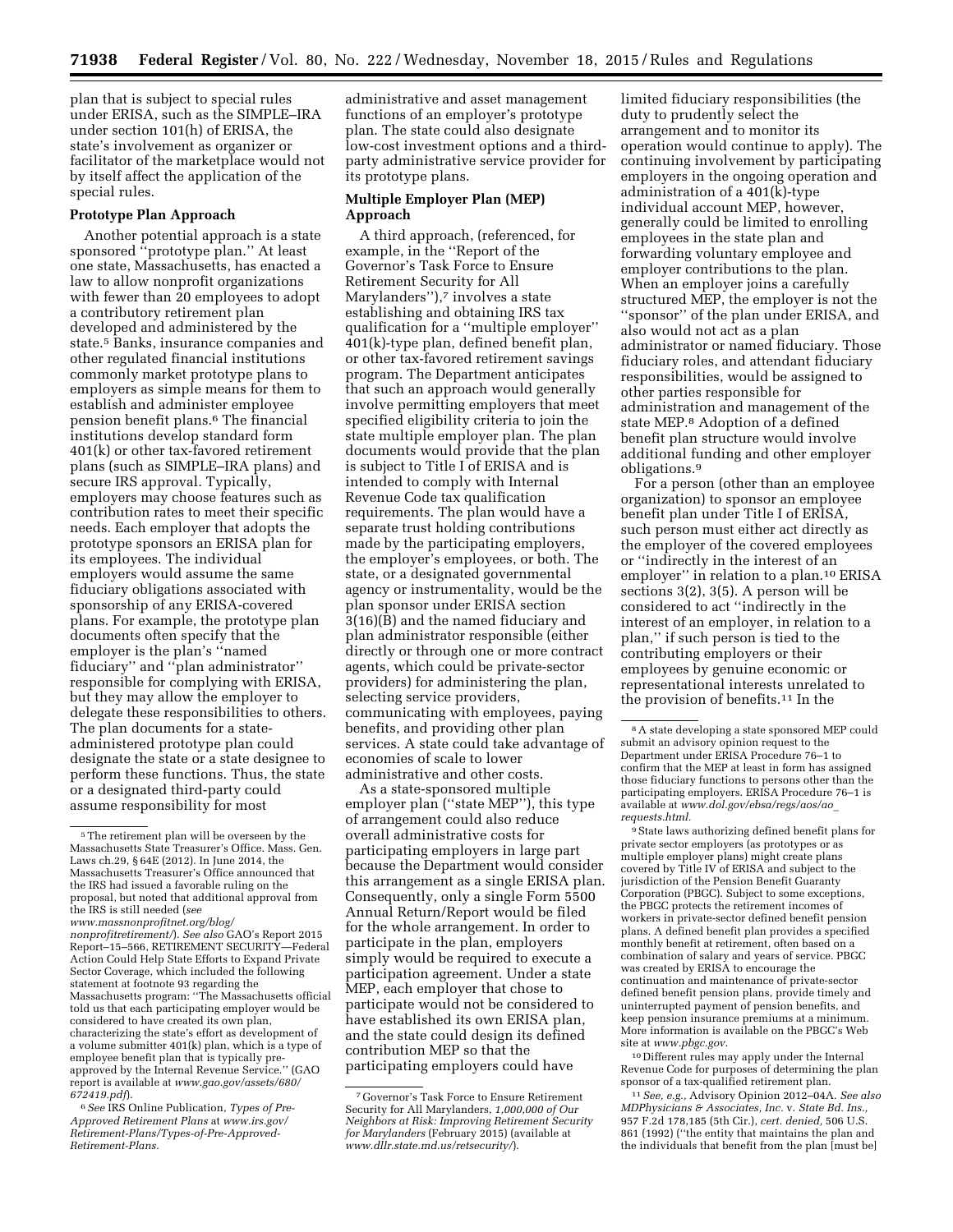Department's view, a state has a unique representational interest in the health and welfare of its citizens that connects it to the in-state employers that choose to participate in the state MEP and their employees, such that the state should be considered to act indirectly in the interest of the participating employers.12 Having this unique nexus distinguishes the state MEP from other business enterprises that underwrite benefits or provide administrative services to several unrelated employers.13

(c) *ERISA Preemption.* The Department is aware that a concern for states adopting an ERISA plan approach is whether or not those state laws will be held preempted. ERISA preemption analysis begins with the ''presumption that Congress does not intend to supplant state law.'' *New York State Conference of Blue Cross & Blue Shield Plans* v. *Travelers Ins. Co.,* 514 U.S. 645, 654 (1995). The question turns on Congress's intent ''to avoid a multiplicity of regulation in order to permit nationally uniform administration of employee benefit plans.'' *Id.* at 654, 657. *See also Fort Halifax Packing Co.* v. *Coyne,* 482 U.S. 1, 11 (1987) (goal of ERISA preemption is to ''ensure . . . that the administrative practices of a benefit plan will be governed by only a single set of regulations.'').

Section 514 of ERISA provides that Title I ''shall supersede any and all State laws insofar as they . . . relate to any employee benefit plan'' covered by the statute. The U.S. Supreme Court has held that ''[a] law 'relates to' an employee benefit plan, in the normal sense of the phrase, if it has a connection with or reference to such a

<sup>12</sup>The Department has also recognized other circumstances when a person sponsoring a plan is acting as an ''employer'' indirectly rather than as an entity that underwrites benefits or provides administrative services. *See* Advisory Opinion 89– 06A (Department would consider a member of a controlled group which establishes a benefit plan for its employees and/or the employees of other members of the controlled group to be an employer within the meaning of section 3(5) of ERISA); Advisory Opinion 95–29A (employee leasing company may act either directly or indirectly in the interest of an employer in establishing and maintaining employee benefit plan).

13*See* Advisory Opinion 2012–04A (holding that a group of employers can collectively act as the ''employer'' in sponsoring a multiple employer plan only if the employers group was formed for purposes other than the provision of benefits, the employers have a basic level of commonality (such as the participating employers all being in the same industry), and the employers participating in the plan in fact act as the ''employer'' by controlling the plan).

plan.'' *Shaw* v. *Delta Air Lines, Inc.,* 463 U.S. 85, 96–97 (1983) (footnote omitted); *see, e.g., Travelers,* 514 U.S. at 656. A law has a ''reference to'' ERISA plans if the law ''acts immediately and exclusively upon ERISA plans'' or ''the existence of ERISA plans is essential to the law's operation.'' *California Div. of Labor Standards Enforcement* v. *Dillingham Constr., N.A.,* 519 U.S. 316, 325–326 (1997). In determining whether a state law has a ''connection with ERISA plans,'' the U.S. Supreme Court ''look[s] both to 'the objectives of the ERISA statute as a guide to the scope of the state laws that Congress understood would survive,' as well as to the nature of the effect of the state law on ERISA plans,'' to ''determine whether [the] state law has the forbidden connection'' with ERISA plans. *Egelhoff* v. *Egelhoff,*  532 U.S. 141, 147 (2001) (quoting *Dillingham,* 519 U.S. at 325). In various decisions, the Court has concluded that ERISA preempts state laws that: (1) Mandate employee benefit structures or their administration; (2) provide alternative enforcement mechanisms; or (3) bind employers or plan fiduciaries to particular choices or preclude uniform administrative practice, thereby functioning as a regulation of an ERISA plan itself.14

In the Department's view, state laws of the sort outlined above interact with ERISA in such a way that section 514 preemption principles and purposes would not appear to come into play in the way they have in past preemption cases. Although the approaches described above involve ERISA plans, they do not appear to undermine ERISA's exclusive regulation of ERISAcovered plans. The approaches do not mandate employee benefit structures or their administration, provide alternative regulatory or enforcement mechanisms, bind employers or plan fiduciaries to particular choices, or preclude uniform administrative practice in any way that would regulate ERISA plans.

Moreover, the approaches appear to contemplate a state acting as a participant in a market rather than as a regulator. The U.S. Supreme Court has found that, when a state or municipality acts as a participant in the market and does so in a narrow and focused manner consistent with the behavior of other market participants, such action does not constitute state regulation. *Compare Building and Construction Trades Council* v. *Associated Builders and Contractors of Massachusetts/Rhode* 

*Island, Inc.,* 507 U.S. 218 (1993); *Wisconsin Department of Industry, Labor and Human Relations* v. *Gould,*  475 U.S. 282 (1986); *see also American Trucking Associations, Inc.* v. *City of Los Angeles,* 133 S. Ct. 2096, 2102 (2013) (Section 14501(c)(1) of the Federal Aviation Administration Authorization Act, which preempts a state ''law, regulation, or other provision having the force and effect of law related to a price, route, or service of any motor carrier,'' 49 U.S.C.  $14501(c)(1)$ , "draws a rough line between a government's exercise of regulatory authority and its own contract-based participation in a market''); *Associated General Contractors of America* v. *Metropolitan Water District of Southern California,*  159 F.3d 1178, 1182–84 (9th Cir. 1998) (recognizing a similar distinction between state regulation and state market participation). By merely offering employers particular ERISAcovered plan options 15 (or non-ERISA plan options), these approaches (whether used separately or together as part of a multi-faceted state initiative) do not dictate how an employer's plan is designed or operated or make offering a plan more costly for employers or employees. Nor do they make it impossible for employers operating across state lines to offer uniform benefits to their employees.16 Rather than impair federal regulation of employee benefit plans, the state laws would leave the plans wholly subject to ERISA's regulatory requirements and protections.

Of course, a state must implement these approaches without establishing standards inconsistent with ERISA or providing its own regulatory or judicial remedies for conduct governed exclusively by ERISA. ERISA's system of rules and remedies would apply to these arrangements. A contractor retained by a state using the marketplace approach would be subject

16The Court in *Travelers* approved a New York statute that gave employers a strong incentive to provide health care benefits through Blue Cross and Blue Shield as opposed to other providers. The Court noted that the law did not ''mandate'' employee benefit plans or their administration, or produce such acute economic effects, either directly or indirectly, by intent or otherwise ''as to force an ERISA plan to adopt a certain scheme of substantive coverage or effectively restrict its choice of insurers.'' *Travelers,* 514 U.S. at 668. *See also De Buono* v. *NYSA–ILA Medical and Clinical Services Fund,* 520 U.S. 806, 816 (1997).

tied by a common economic or representation interest, unrelated to the provision of benefits.'' (quoting *Wisconsin Educ. Assoc. Ins. Trust* v. *Iowa State Bd.,* 804 F.2d 1059, 1063 (8th Cir. 1986)).

<sup>14</sup>*Travelers,* 514 U.S. at 658 (1995); *Ingersoll-Rand Co.* v. *McClendon,* 498 U.S. 133, 142 (1990); *Egelhoff* v. *Egelhoff,* 532 U.S. 141, 148 (2001); *Fort Halifax Packing Co.* v. *Coyne,* 482 U.S. 1, 14 (1987).

<sup>15</sup> In the Department's view, a state law that required employers to participate in a state prototype plan or state sponsored multiple employer plan unless they affirmatively opted out would effectively compel the employer to decide whether to sponsor an ERISA plan in a way that would be preempted by ERISA.